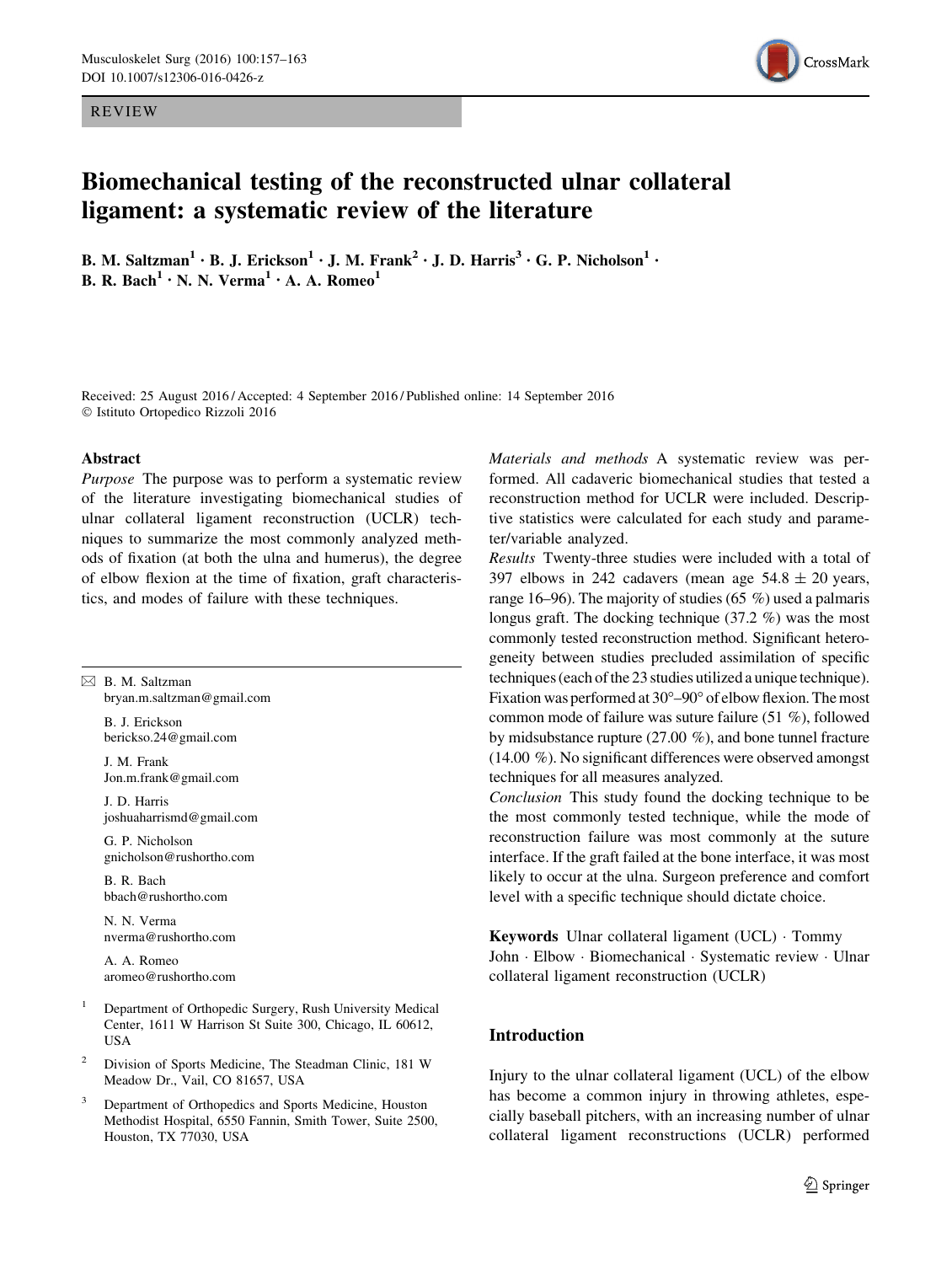| Technique                   | Ulna   | Humerus       | Ulnar fixation                                   | Humeral fixation                         | Graft<br>configuration | Management<br>of FP mass | Management of<br>ulnar nerve              | Routine<br>arthroscopy |
|-----------------------------|--------|---------------|--------------------------------------------------|------------------------------------------|------------------------|--------------------------|-------------------------------------------|------------------------|
| Jobe                        |        | Tunnel Tunnel | None                                             | Sutured to itself                        | Figure-of-<br>eight    | Transection              | Submuscular<br>transposition              | N <sub>0</sub>         |
| Modified Jobe               |        | Tunnel Tunnel | None                                             | Sutured to itself                        | Figure-of-<br>eight    | Split                    | No transposition                          | No                     |
| Docking                     |        | Tunnel Socket | None                                             | Sutured over<br>bone bridge              | Triangle               | Split                    | No transposition                          | Yes                    |
| Docking plus                | Tunnel | Socket        | None                                             | Sutured and graft<br>over bone<br>bridge | Figure-of-<br>eight    | Split                    | No transposition                          | N <sub>0</sub>         |
| <b>DANE TJ</b>              | Socket | Socket        | Interference screw                               | Docking over<br>bone bridge              | Linear                 | Split                    | No transposition                          | N <sub>0</sub>         |
| Hybrid                      | Tunnel | Anchor        | None                                             | Suture anchor,<br>sutured to itself      | Triangle               | Split                    | No transposition                          | No                     |
| <b>ASMI</b><br>modification | Tunnel | Tunnel        | None                                             | Sutured to itself                        | Figure-of-<br>eight    | Split                    | Anterior<br>subcutaneous<br>transposition | Yes                    |
| Tension slide               | Socket | n/a           | Suspensory<br>cortical.<br>interference<br>screw | n/a                                      | n/a                    | n/a                      | n/a                                       | n/a                    |
| Bisuspensory                | Socket | Socket        | Suspensory cortical                              | Suspensory<br>cortical                   | Linear                 | n/a                      | n/a                                       | n/a                    |
| Ziploop                     | Socket | Socket        | Suspensory cortical                              | Interference<br>screw                    | Linear                 | n/a                      | n/a                                       | n/a                    |

Table 1 Summary of ulnar collateral ligament reconstruction techniques

 $FP$  flexor-pronator mass,  $n/a$  not applicable

each year [1–6]. The UCL provides medial support to valgus loads and comes under tremendous amounts of stress during throwing sports such as baseball and javelin  $[7–10]$ . The majority of stress, up to 32 N-m, is imparted on the UCL during the late cocking and early acceleration phases of pitching [8]. This amount of stress pushes the UCL toward failure with each pitch; surrounding osseous and muscular restraints aid the UCL in combatting the valgus moment during certain overhead activities [11]. While the UCL is made up of three distinct bundles, the anterior bundle, made up of anterior and posterior bands, is the strongest, stiffest, and most important part of the UCL with overhead activities [10, 12]. These bands function in reciprocal fashion with the anterior band tight at lesser degrees of elbow flexion and the posterior band tighter at higher degrees of elbow flexion [10].

Ulnar collateral ligament reconstruction (UCLR), commonly referred to as "Tommy John surgery," was first performed by Dr. Frank Jobe in 1974 and published in the literature in 1986 [13]. Since then, the initial Jobe technique has undergone several modifications, with claimed benefits and advantages for each modification [2, 14–18]. Clinical experience and early biomechanical studies have dictated that reconstruction of the torn UCL provides superior outcomes versus primary repair in the majority of patients [13, 19]. UCLR is commonly performed in both professional and amateur athletes [1, 3, 5]. There are several different surgical techniques utilized by surgeons based on humeral and ulnar methods of fixation, graft configuration, management of the flexor–pronator mass, and treatment of ulnar nerve (Table 1) [2, 6, 11, 16, 19–23].

Currently, there is no consensus regarding the optimal UCLR technique and means of failure. The purpose was to perform a systematic review of the literature investigating biomechanical studies of UCL reconstruction (UCLR) techniques to summarize the most commonly analyzed methods of fixation (at both the ulna and humerus), the degree of elbow flexion at the time of fixation, graft characteristics, and modes of failure with these techniques. Our hypothesis was that the docking technique would be the most favored surgical technique to analyze given its more recent widespread utilization and that the most common location for failure would be at the suture interface.

## Materials and methods

A systematic review was performed using Preferred Reporting Items for Systematic reviews and Meta-Analyses (PRISMA) guidelines with a PRISMA checklist [24].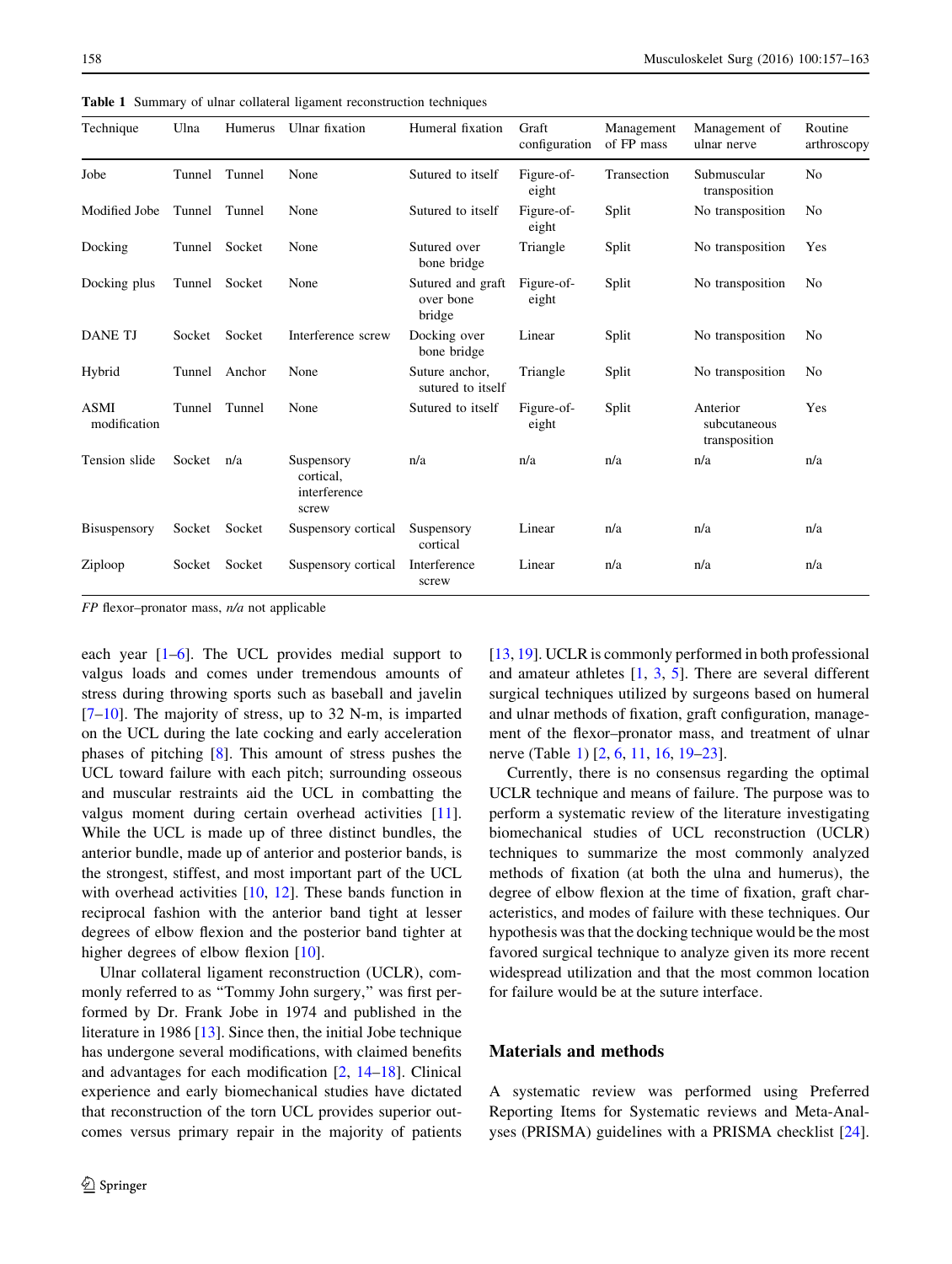Fig. 1 Systematic review search algorithm within MEDLINE database according to PRISMA guidelines. After application of all exclusion criteria, 23 studies were identified for inclusion and further analysis; UCLR ulnar collateral ligament reconstruction



The protocol has been registered in the PROSPERO database (registration number: CRD42013003743, available at http://www.crd.york.ac.uk/PROSPERO). Three independent reviewers (one board-eligible orthopedic surgeon and two orthopedic surgery residents) completed the search. The search was performed on February 15, 2016, using the following search algorithm: (((((ulnar[Title/Abstract] AND collateral[Title/Abstract]) AND ligament[Title/Abstract]) AND elbow[Title/Abstract]) NOT thumb[Title/Abstract]) NOT lateral[Title), in the following databases: Medline, SportDiscus, CINAHL, and Cochrane Central Register of Controlled Trials. Inclusion criteria were any English language studies analyzing biomechanical outcomes for reconstruction of the UCL of the elbow using any reported technique. Exclusion criteria included studies that used living subjects, non-English language, imaging only, surgical technique, systematic reviews or meta-analyses, letters to the editor, topic reviews, and articles dealing with non-medial UCL aspects of the elbow. Exclusively biomechanical evidence was deemed inclusive. Both electronically published and print journal articles were acceptable, but meeting abstracts and proceedings were disallowed. All references within included studies were cross-referenced for potential inclusion if omitted from the initial search. Figure 1 demonstrates our search algorithm to generate the final studies for inclusion and analysis.

Each study was analyzed for several variables that may affect the outcome of each technique reported. The primary focus of the review compares methods of fixation; this was therefore recorded for both the ulna and the humerus. Similarly, the degree of elbow flexion at the time of fixation was also noted. Graft characteristics were identified, extracted, and analyzed. Demographic data including cadaver sex, age, and side were recorded. In addition, we report the various modes of failure found in each study. The authors also noted whether a study reported any financial conflicts of interest.

Descriptive statistics were calculated for each study and parameter or variable analyzed. Continuous variable data were reported as mean  $\pm$  standard deviation (weighted means where applicable). Categorical data were reported as frequencies with percentages. For all statistical analysis,  $p < 0.05$  was deemed statistically significant.

2 Springer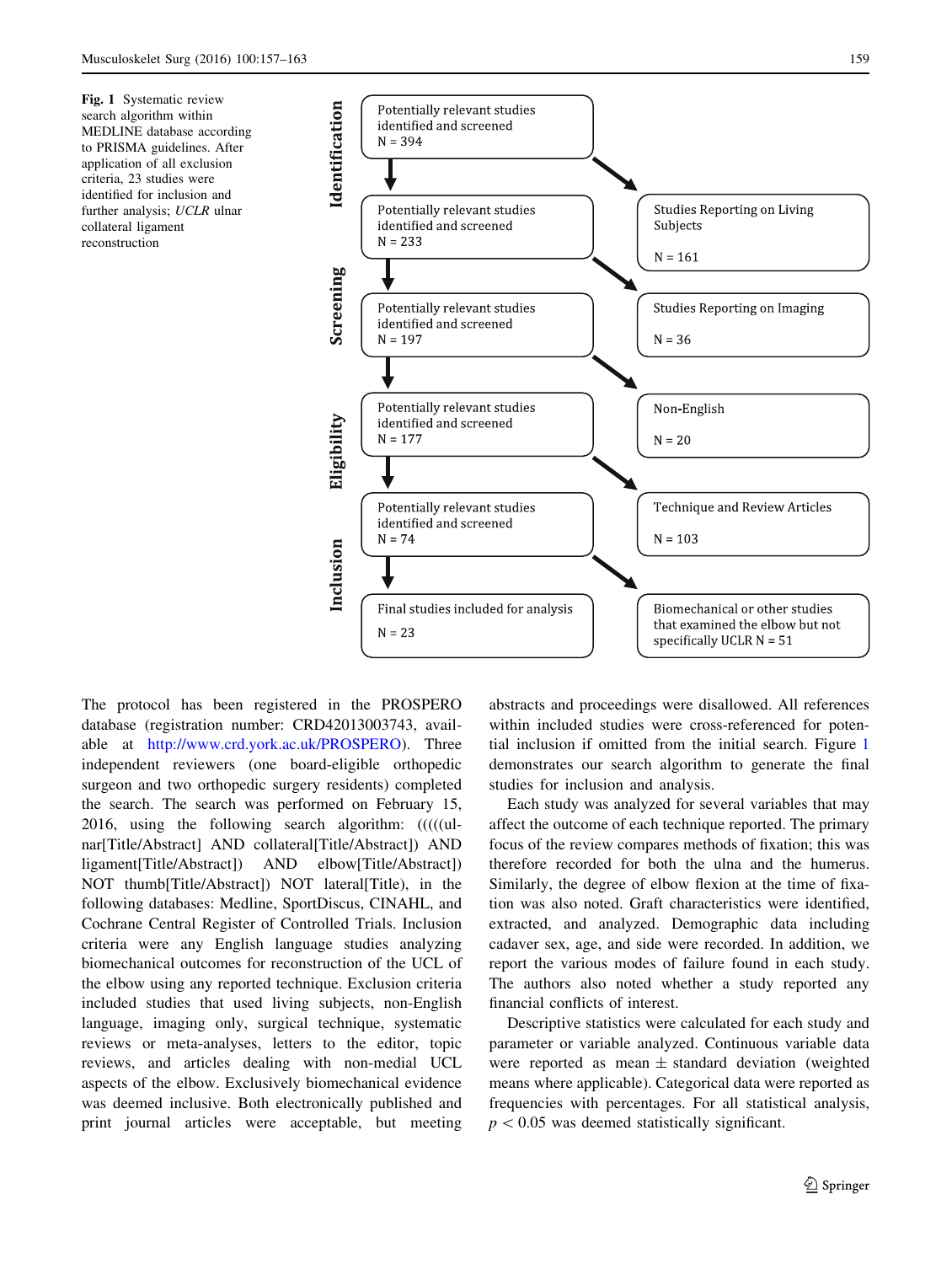## **Results**

Prior to screening, 394 studies were identified. Following eligibility screening and filtering via exclusion criteria, 23 studies remained (Fig. 1). Of these 23 studies, 12 reported the presence of a conflict of interest, while 9 had no conflict, and the remaining 2 made no mention. Combined, 242 cadaver specimens and 397 elbows were used. Of these elbows, 116 were male and 69 were female; 142 were right elbows and 139 were left elbows. The mean age of these specimens was  $54.8 \pm 20$  years (range 16–96) (Table 2).

The overwhelming majority of grafts (65 %) were palmaris longus, followed by gracilis  $(10 \%)$ , and extensor tendon (8 %). Sixty-seven percent of reconstructed elbows were completed using autograft. The majority of grafts were tensioned with the elbow flexed at either  $70^{\circ}$  (32.4 %) or  $90^{\circ}$  (34.4 %) (Table 2). A wide variety of techniques were utilized, with 32 % using the docking technique (Table 3).

The most common mode of failure was suture failure (51 % of elbows, 80.1 % of which were secondary to suture pullout). There was no standard method of testing amongst studies.

# **Discussion**

Medial UCL reconstruction is a successful operation for symptomatic UCL deficiency that has undergone several modifications since its initial description by Dr. Jobe in 1986 [13]. This study found the docking technique to be the most commonly tested technique, while the mode of reconstruction failure was most commonly at the suture interface. If the graft failed at the bone interface, it was most likely to occur at the ulna.

Clinical outcomes following UCLR are generally favorable, starting with a reported 63 % return to previous level of play in Dr. Jobe's original paper [13]. The modified Jobe utilizes a muscle-splitting approach and has been reported to have up to 93 % return to play [23]. The ASMI modification, using a flexor carpi ulnaris split, also has favorable outcomes, ranging from 79 to 87.5  $\%$  [1, 14]. These three approaches have a figure-of-eight configuration to the graft. The docking technique utilizes a musclesplitting approach and a triangular configuration to its graft [22, 25]. An over 90 % return to play has been reported with this technique [25]. The DANE TJ modifies the docking technique by using an interference screw [2]. It has been associated with an 86 % rate of excellent outcome [2]. With an up to 85 % favorable outcome, the hybrid technique uses suture anchors in an attempt to decrease the risk of tunnel fracture [26]. The double-docking technique which fixes the graft over a bone tunnel in the ulna and

#### Table 2 Summary of data collected

|                                               | $n(\%)$                     |
|-----------------------------------------------|-----------------------------|
| # of studies                                  | 23                          |
| Conflict of interest                          |                             |
| Present                                       | 12 $(52 \%)$                |
| Absent                                        |                             |
|                                               | 9(39%)                      |
| Not reported<br># of cadavers                 | $2(9\%)$<br>242             |
|                                               |                             |
| Mean cadaver age<br># of elbows               | $54.8 \pm 20$ years (16-96) |
| Male                                          | 397                         |
|                                               | 116 (62.3 $%$ )             |
| Female                                        | 69 (37.7 %)                 |
| # of right elbows                             | 142 $(50.1\%$               |
| # of left elbows                              | 139 (49.9 %)                |
| Graft type                                    |                             |
| Palmaris longus                               | 279 $(65 \%)$               |
| Extensor tendon                               | 33 $(8\%)$                  |
| Flexor tendon                                 | 4 (1 %)                     |
| Semitendinosus                                | 24 (6 $%$ )                 |
| Gracilis                                      | 40 $(10\%$                  |
| Triceps tendon                                | 10 $(2 \%)$                 |
| Bovine extensor                               | 17 $(4 \%)$                 |
| Unspecified                                   | 18 $(4 \%)$                 |
| Donor source (#grafts)                        |                             |
| Autograft                                     | 222 $(67%)$                 |
| Allograft                                     | 96 $(30\%)$                 |
| Xenograft                                     | 12 $(3 \%)$                 |
| Elbow flexion angle upon fixation (# studies) |                             |
| 30                                            | 2 (53 elbows) (13 %)        |
| 45                                            | 1 (31 elbows) $(7.7 \%)$    |
| 50                                            | 1 (18 elbows) $(4.5\%)$     |
| 70                                            | 9 (131 elbows) (32.4 %)     |
| 90                                            | 7 (139 elbows) (34.4 %)     |
| Not specified                                 | 2 (32 elbows) (8 $%$ )      |
| Modes of failure                              |                             |
| Midsubstance rupture                          | 27.00 %                     |
| Suture failure                                | 51 %                        |
| Pullout                                       | 80.10%                      |
| Rupture                                       | 4.50 $%$                    |
| Slippage                                      | 9.10 %                      |
| Knot Failure                                  | 5.50 %                      |
| Bone tunnel fracture                          | 14.00 $%$                   |
| Humeral                                       | 27%                         |
| Ulnar                                         | 73 %                        |
| Anchor/screw pullout                          | 2.60%                       |
| Graft pullout                                 | 5.40 %                      |

button device on the humerus has  $>90 \%$  RTS rate [3]. Overall, excellent outcomes have ranged from 68 % to as high as 95 % [1–4, 6, 14, 15, 19, 20, 26–28]. When results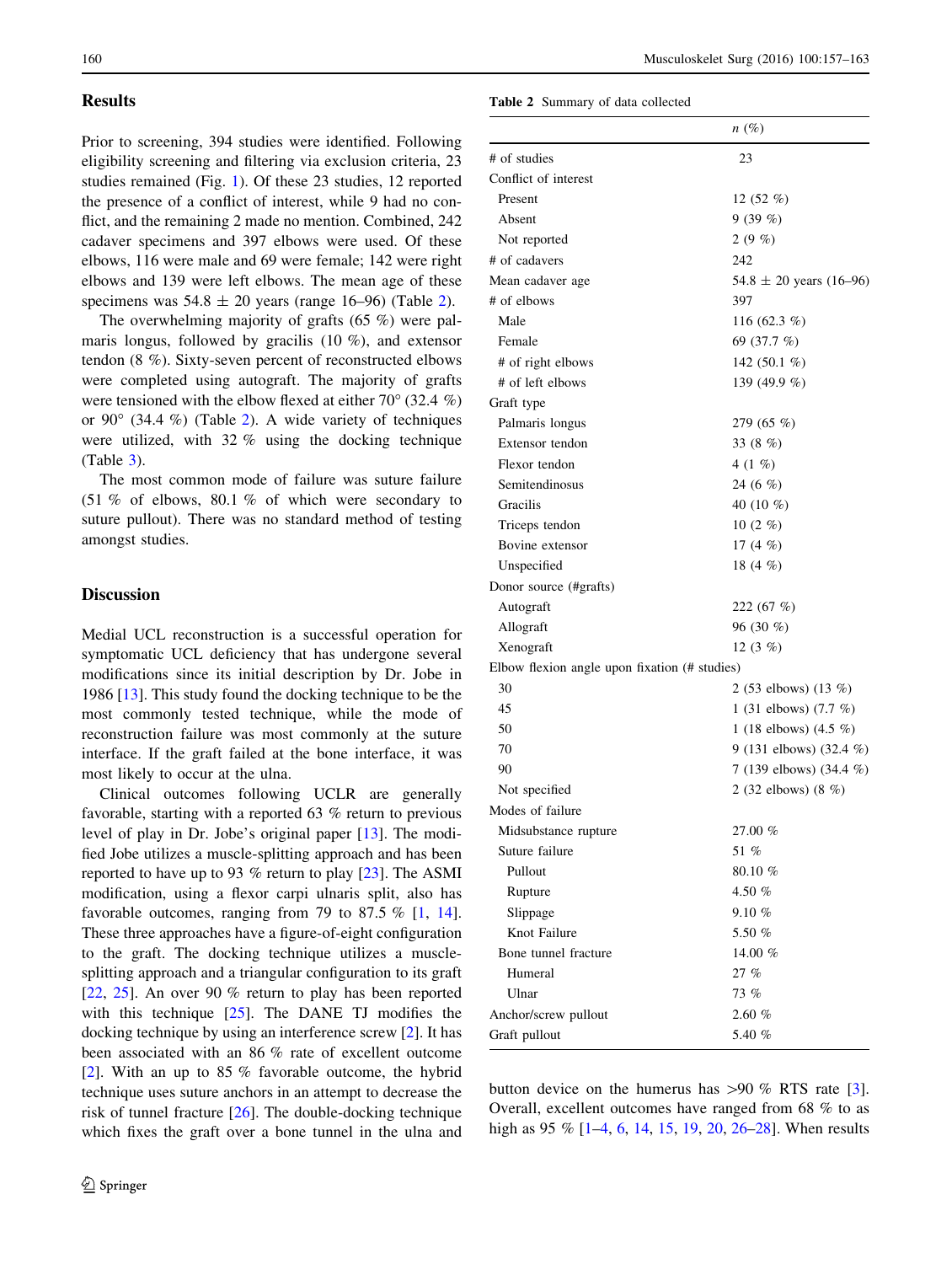Table 3 List of techniques evaluated broken down by number of elbows included in

this review

| Technique                                                                | # Elbows $(\% )$ |
|--------------------------------------------------------------------------|------------------|
| Docking                                                                  | 147 $(37.2\%)$   |
| Humeral and ulnar sockets with metal interference screws                 | 30 $(7.6\%)$     |
| Jobe                                                                     | $29(7.4\%)$      |
| Docking with a humeral interference knot                                 | $20(5.1\%)$      |
| Modified Jobe                                                            | $29(7.4\%)$      |
| Docking with suspensory cortical fixation on ulna                        | 19 $(4.9\%$      |
| Humeral and ulnar bone anchors                                           | 17 $(4.4\%)$     |
| Single Strand                                                            | 11 $(2.8\%)$     |
| Docking plus                                                             | 10 $(2.6 \%)$    |
| Humeral and ulnar bone tunnels with interference screws                  | $9(2.3\%)$       |
| Docking with a humeral bioabsorbable interference screw                  | 21 $(5.4\%)$     |
| Humeral and ulnar sockets with bioabsorbable interference screw fixation | $8(2.0\%)$       |
| Ziploop technique                                                        | $8(2.0\%)$       |
| Tension slide                                                            | 6 $(1.5 \%)$     |
| Humeral and ulnar bisuspensory cortical fixation                         | $6(1.5\%)$       |
| UCL repair augmented with internal brace                                 | $9(2.3\%)$       |
| GraftLink                                                                | $7(1.8\%)$       |
| Tightrope                                                                | $7(1.8\%)$       |

of multiple techniques were compared, a recent systematic review of the literature did find a significantly higher return to sport rate following the docking technique (97 %) compared with the Jobe (66.7) and ASMI (93.3 %) techniques [15]. Hence, from a clinical perspective, it seems that the docking and double-docking techniques may provide a slight advantage in RTS rates [15, 18].

The results of this study show that the most common mode of failure following UCLR in a laboratory setting is suture failure. While failure of the graft represented 27 % of the failure, suture failure was much higher at 51 %. The various modes of suture failure included pullout, slippage, and suture rupture. One technique that tries to offset the ability of the sutures to fail is the double-docking technique, in which a button device is used on the humerus to secure the docked graft in place [3]. Despite an encouraging RTS rate, no biomechanical studies have been conducted to date to test the double-docking technique in isolation, or in comparison with other techniques [3]. Biomechanical studies evaluating this technique are necessary to determine whether this offers a superior mode of fixation to some of the other techniques that were evaluated in this study. Furthermore, the clinical implications of these modes of failure need to be better understood as the number of revision UCLR has been rising in recent years [29–32]. If the common modes of failure can be prevented, the number of revision UCLR can be decreased.

The most commonly reported complication of UCL reconstruction, regardless of technique, is ulnar neuropraxia [15, 18, 33]. For this reason, many techniques include a routine anterior subcutaneous ulnar nerve

transposition [14]. There are also many techniques, however, that will not routinely transpose the ulnar nerve if the patient lacks preoperative ulnar nerve symptoms [3]. No evidence to date has shown clear superiority of either routine or selective ulnar nerve transposition with UCLR, although reviews have found slightly lower rates of postoperative ulnar neuropraxia in patients treated with selective ulnar nerve transposition (4 %) compared with obligatory ulnar nerve transposition (9 %) [15]. Other complications reported in the literature include stiffness, ulnar tunnel fracture, synovitis, and infection [15]. For those that undergo revision reconstruction, complication rates of up to 40 % have been reported, primarily involving loss of motion or re-tear [30]. As no technique showed biomechanical superiority in this review, the surgeon should choose the technique with which he/she is most familiar to reduce the likelihood of operative complications. Future biomechanical studies should standardize several variables that make comparison between studies difficult including elbow flexion angle at time of graft fixation and biomechanical testing protocol.

## Conclusion

This study found the docking technique to be the most commonly tested technique, while the mode of reconstruction failure was most commonly at the suture interface. If the graft failed at the bone interface, it was most likely to occur at the ulna. Surgeon preference and comfort level with a specific technique should dictate choice.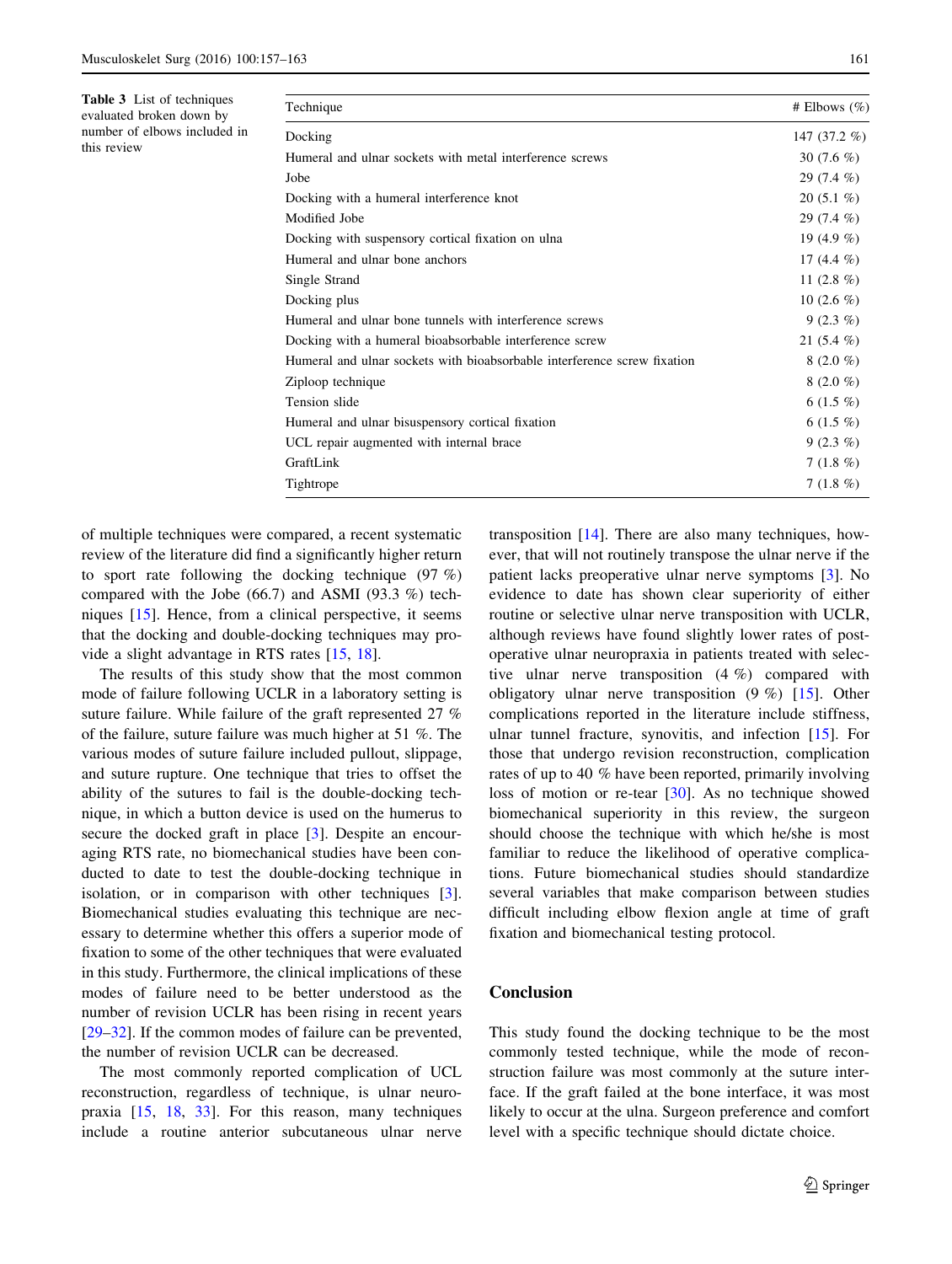#### Limitations

The limitations inherent to a systematic review include the limitations of the studies themselves. This includes selection bias, present in that this review only analyzed cadaveric, older, both male and female specimens. This is in contrast to most UCLR in vivo, which are in young male throwers. Performance bias was present in that the biomechanical testing protocols were vastly different between studies, with large amounts of heterogeneity in grafts, techniques, and fixation methods. It was this heterogeneity that precluded study data assimilation and meta-analysis. Detection bias was present given the significant heterogeneity in assessment of strength and other biomechanical parameters.

Funding There was no funding for this project.

#### Compliance with ethical standards

Conflict of interest There are no conflicts of interest or disclosures of or pertaining to the completion of this manuscript. Beyond the scope of this manuscript, the following disclosures are noted for the authors: Bryan M. Saltzman receives publishing royalties, financial or material support from Nova Science Publishers and Postgraduate institute for Medicine. Brandon Erickson declares that he has no conflict of interest. Jonathan Frank declares that he has no conflict of interest. Joshua Harris is a board or committee member of AAOS and AOSSM and AANA, is on the editorial board of Arthroscopy and Frontiers in Surgery, receives research support from DePuy A Johnson & Johnson Company, is a paid consultant for NIA Magellan, receives publishing royalties/financial/material support from SLACK Incorporated, and a paid presented or speaker with research support for Smith & Nephew. Gregory Nicholson receives IP royalties from Innomed, receives Publishing royalties, financial or material support from SLACK Incorporated, is a paid consultant with research support from Tornier, and receives stock options from Zimmer. Bernard Bach is on the board of AOSSM, receives research support from Arthrex, Inc, CONMED Linvatec, DJ Orthopaedics, Ossur, Smith & Nephew, and Tornier, and receives publishing royalties from SLACK Incorporated. Nikhil Verma is on the board of AOSSM and ASES and AANA and Arthroscopy and Journal of Knee Surgery, receives publishing royalties from Arthroscopy, receives research support from Arthrex Inc and Arthrosurface and DJ Orthopaedics, receives stock options from Cymedica, is a paid consultant with stock options for Minivasive, is a paid consultant for Orthospace, receives stock options for Omeros, receives research support from Ossur, is on the governing board of SLACK Incorporated, receives IP royalties, is a paid consultant for Smith & Nephew, receives research support from Smith & Nephew, Athletico, ConMed Linvatec, Miomed, Mitek, and receives publishing royalties from Vindico Medical-Orthopedics Hyperguide. Anthony Romeo is on the board of AOSSM and ASES, receives royalties, is a paid consultant and presenter for Arthrex, Inc., receives research support from DJO Surgical, is on the editorial or governing board of Orthopedics and Orthopedics Today, receives research support from Ossur, is on the editorial board of SAGE, receives publishing royalties from Saunders/Mosby-Elseview, is on the editorial or governing board with publishing royalties from SLACK Incorporated, receives research support from Smith & Nephew, and is on editorial board of Wolters Kluwer Health–Lippincott Williams & Wilkins.

Ethical approval This article does not contain any studies with human participants or animals performed by any of the authors.

Informed consent No humans were involved.

# References

- 1. Cain EL Jr, Andrews JR, Dugas JR, Wilk KE, McMichael CS, Walter JC 2nd et al (2010) Outcome of ulnar collateral ligament reconstruction of the elbow in 1281 athletes: results in 743 athletes with minimum 2-year follow-up. Am J Sports Med 38:2426–2434. doi:10.1177/0363546510378100
- 2. Dines JS, ElAttrache NS, Conway JE, Smith W, Ahmad CS (2007) Clinical outcomes of the DANE TJ technique to treat ulnar collateral ligament insufficiency of the elbow. Am J Sports Med 35:2039–2044. doi:10.1177/0363546507305802
- 3. Erickson BJ, Bach BR Jr, Cohen MS, Bush-Joseph CA, Cole BJ, Verma NN et al (2016) Ulnar collateral ligament reconstruction: the rush experience. Orthop J Sports Med 4:2325967115626876. doi:10.1177/2325967115626876
- 4. Erickson BJ, Gupta AK, Harris JD, Bush-Joseph C, Bach BR, Abrams GD et al (2013) Rate of return to pitching and performance after tommy john surgery in major league baseball pitchers. Am J Sports Med. doi:10.1177/0363546513510890
- 5. Erickson BJ, Nwachukwu BU, Rosas S, Schairer WW, McCormick FM, Bach BR Jr et al (2015) Trends in medial ulnar collateral ligament reconstruction in the united states: a retrospective review of a large private-payer database from 2007 to 2011. Am J Sports Med 43:1770–1774. doi:10.1177/0363546515580304
- 6. O'Brien DF, O'Hagan T, Stewart R, Atanda AW Jr, Hammoud S, Cohen SB et al (2015) Outcomes for ulnar collateral ligament reconstruction: a retrospective review using the KJOC assessment score with two-year follow-up in an overhead throwing population. J Shoulder Elbow Surg. doi:10.1016/j.jse.2015.01.020
- 7. Erickson BJ, Harris JD, Chalmers PN, Bach BR Jr, Verma NN, Bush-Joseph CA et al (2015) Ulnar collateral ligament reconstruction: anatomy, indications, techniques, and outcomes. Sports Health 7:511–517. doi:10.1177/1941738115607208
- 8. Fleisig GS, Andrews JR, Dillman CJ, Escamilla RF (1995) Kinetics of baseball pitching with implications about injury mechanisms. Am J Sports Med 23:233–239
- 9. Fleisig GS, Barrentine SW, Zheng N, Escamilla RF, Andrews JR (1999) Kinematic and kinetic comparison of baseball pitching among various levels of development. J Biomech 32:1371–1375
- 10. Morrey BF (1986) Applied anatomy and biomechanics of the elbow joint. Instr Course Lect 35:59–68
- 11. Morrey BF, An KN (1983) Articular and ligamentous contributions to the stability of the elbow joint. Am J Sports Med 11:315–319
- 12. Cohen MS, Bruno RJ (2001) The collateral ligaments of the elbow: anatomy and clinical correlation. Clin Orthop Relat Res 383:123–130
- 13. Jobe FW, Stark H, Lombardo SJ (1986) Reconstruction of the ulnar collateral ligament in athletes. J Bone Joint Surg Am 68:1158–1163
- 14. Azar FM, Andrews JR, Wilk KE, Groh D (2000) Operative treatment of ulnar collateral ligament injuries of the elbow in athletes. Am J Sports Med 28:16–23
- 15. Erickson BJ, Chalmers PN, Bush-Joseph CA, Verma NN, Romeo AA (2015) Ulnar collateral ligament reconstruction of the elbow: a systematic review of the literature. Orthop J Sports Med 3:2325967115618914. doi:10.1177/2325967115618914